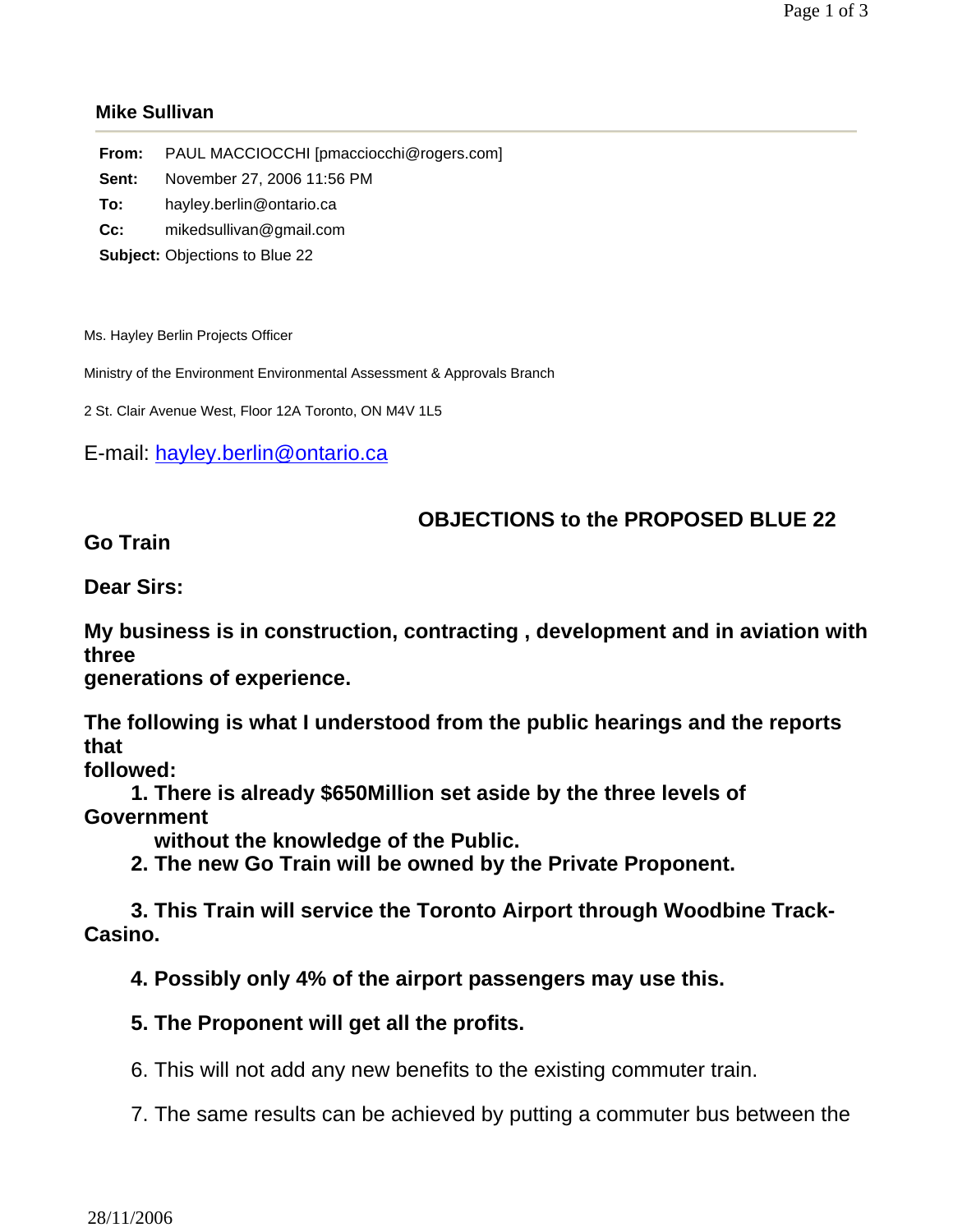existing

Woodbine Stop and the Terminals without spending \$650Million.

8. The Panel at the Hearings would not identify who the Proponent is.

 9. This Train will only enhance the Woodbine Track-Casino with virtually no benefit

to the Public.

What all of this means to me is that the Proponent is getting himself a Cash Cow at the

expense of the Public. And, I think it is the same Proponent who already has secretly

obtained three other Cash Cows for his own enrichment and enjoyment in Toronto also

at the expense of the Public, and this is really Privateering rather than Privatization: **The other three Cash Cows are:**

 **1. The Toronto Island Airport which is enjoyed by the Proponent and his Servant, David Miller who has so far paid close to \$100Million** 

**uselessly**

 **to his Associates just so that they can enjoy the Airport and keep out businessmen like me who have built this City, developed it to what it** 

**is**

 **to-day, provided commerce, employment and taxes for Miller to squander.**

 **2. The Toronto Airport, which is really enjoyed by no one after the Privateering.**

 **It has become the most expensive in the world and the most inefficient,**

 **all designed to bankrupt Airlines, to enhance their Profiteering, reduce**

 **safety (i.e.Air France Crash) and keep businessmen like me who provide**

 **the business to this City. To-day if I want to take off in my Business Aircraft**

 **from the Toronto Airport I have to have a one week reservation and it** 

**takes** 

 **30 min on the ground with engines running before I can go. All this** 

**when**

 **there are two or three active aircraft at the Airport. Before I was able** 

**to** 

 **airborne in 5min. without a reservation.**

 **3. The 407 has become the most expensive in the world and it still**